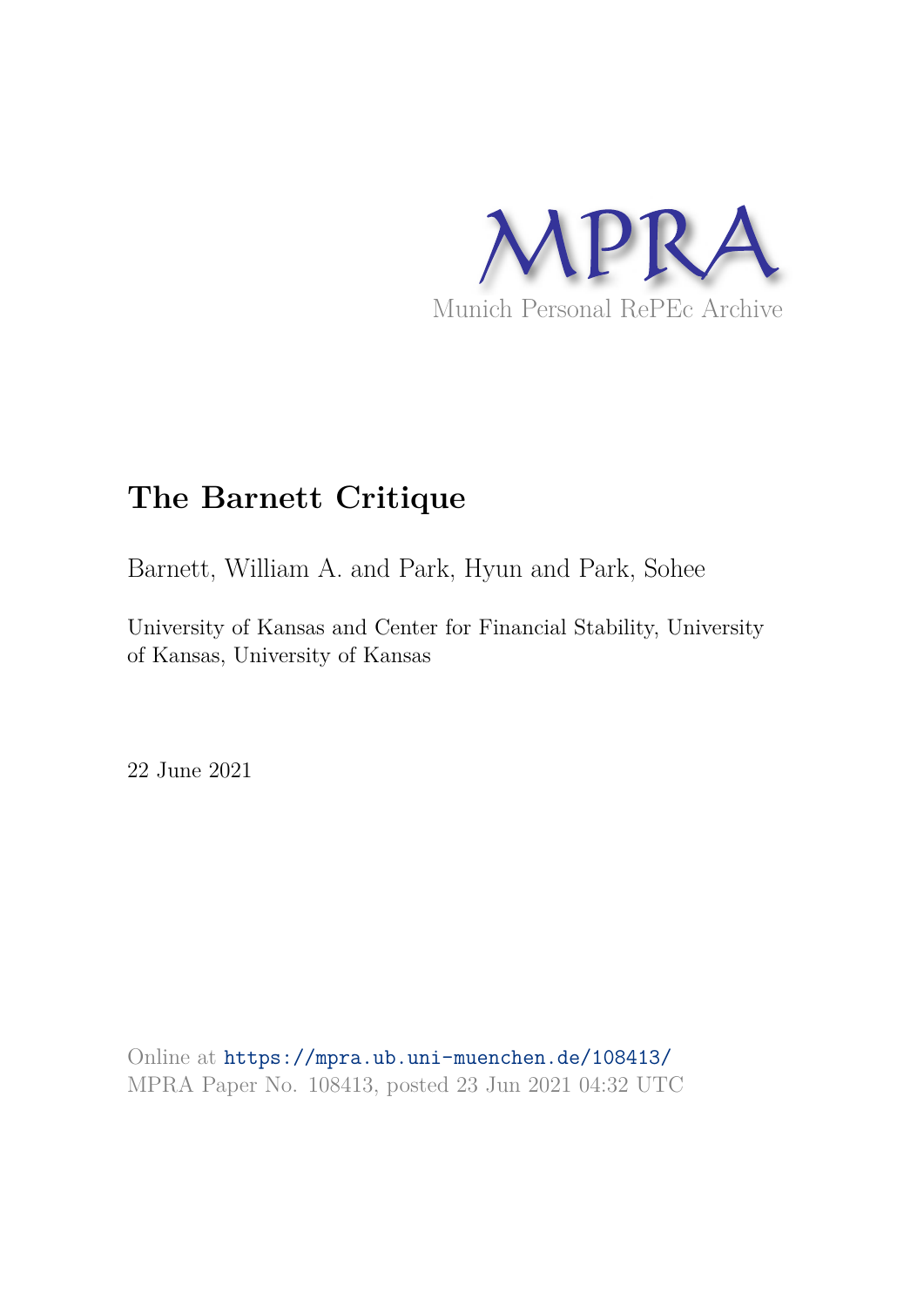# **The Barnett Critique**

William A. Barnett University of Kansas, Lawrence, and Center for Financial Stability, New York City

> Hyun Park University of Kansas, Lawrence, Kansas

> Sohee Park University of Kansas, Lawrence, Kansas

This working paper is the initial version of an entry invited for inclusion in the MDPI open access *Encyclopedia of Social Sciences*.

**Keywords**: Divisia monetary aggregates; demand for money; Barnett critique; index number theory; aggregation theory.

# **1. Definition**

The Barnett critique states that there is an internal inconsistency between the theory that is implied by simple sum monetary aggregation (perfect substitutability among components) and the economic theory that produces the models within which those aggregates are used. That inconsistency causes the appearance of unstable demand and supply for money. The incorrect inference of unstable money demand has caused serious harm to the field of monetary economics. The appearance of instability of the demand for money function disappears, if the relevant neoclassical microeconomic aggregation and index number theories are used to produce the monetary aggregates, which then would nest properly within the money demand functions. In fact, studies of the demand for money function using competently produced monetary aggregates and state-of-the-art demand system modeling methodology have found the demand for money function to be more stable and more easily modeled than the demand for most other consumer goods. See, e.g., Barnett and Serletis (2000, chapters 2, 7, 9, 16, 17, 18, 24), Barnett and Chauvet (2011, chapters 1, 4, 7), and Barnett (2012, pp. 92-110).

The term "Barnett Critique" was coined and defined in a British paper published by the St. Louis Federal Reserve Bank, "Empirical Evidence on the Recent Behavior and Usefulness of Simple-Sum and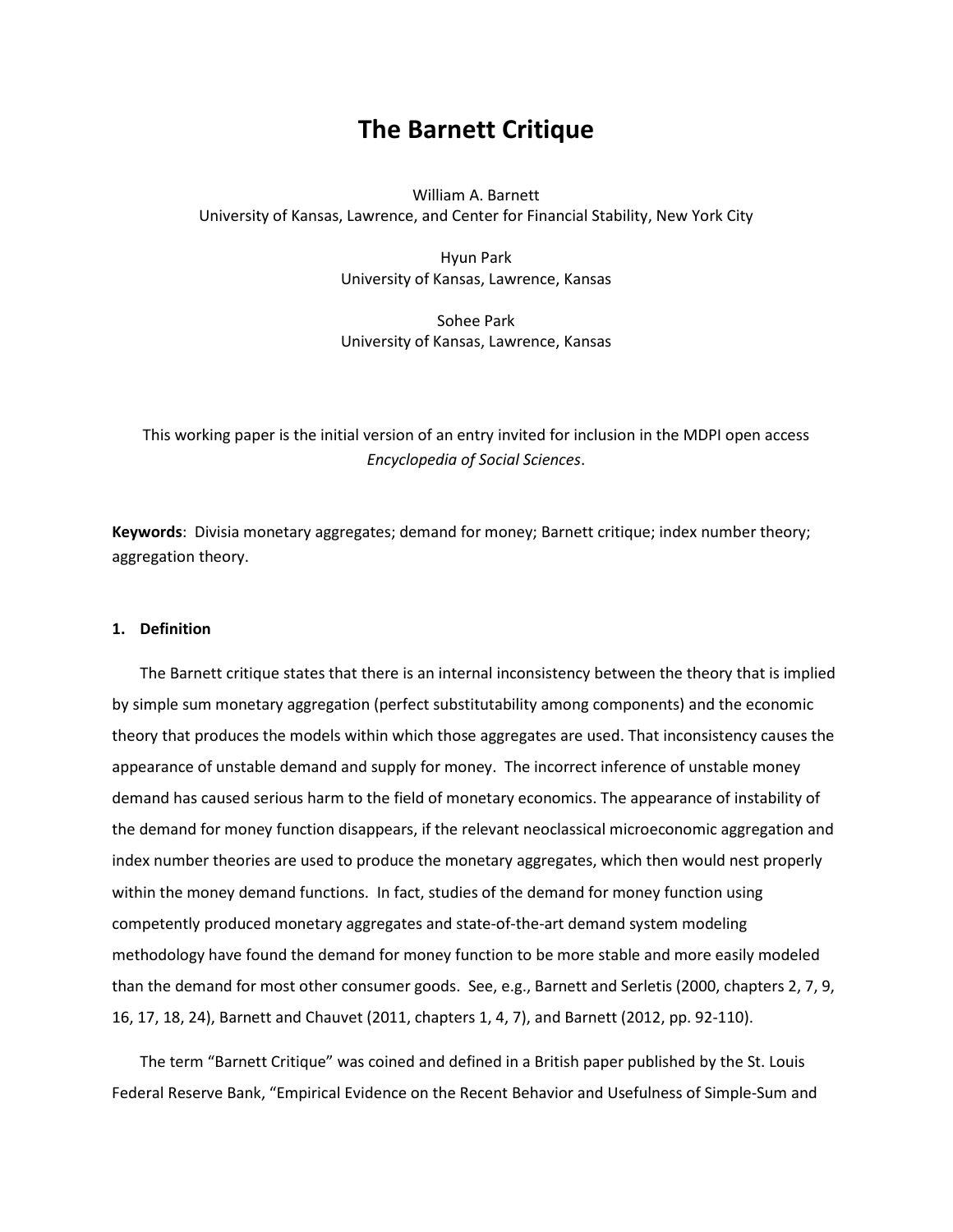Weighted Measures of the Money Stock" (Chrystal and MacDonald (1994). By conducting empirical tests with the St. Louis Federal Reserve's reduced form policy equation (originated by Andersen and Jorden (1968)), Chrystal and MacDonald compared the statistical properties of differently defined monetary aggregates, including simple sum and Divisia aggregates, among others. Chrystal and MacDonald found that the Divisia aggregates, derived and advocated by Barnett (1980), performed best and recommended that Divisia monetary aggregates be produced and supplied by the Federal reserve at all levels of aggregation, from narrow to broad, so that researchers can test thoroughly the performance of these indicators.

Since 1980, economies throughout the world have experienced substantial monetary and financial innovation. As the structure of financial innovation has been expanding, internal consistency of monetary aggregation with economic theory is growing in importance. Divisia aggregation is directly derived from economic theory and assures consistency with economic theory at all levels of aggregation. An international library of Divisia monetary and financial aggregation research and data are maintained online by the Center for Financial Stability (CFS) in New York City.

#### **2. History**

September 26th, 1983 could be remembered as the date on which an unusual controlled experiment of the Barnett critique was conducted. On that same day, Milton Friedman and William A. Barnett both went on the record by publishing their conflicting views and forecasts in major magazines, providing opposite conclusions about the likelihood of inflation and recession, based on analogous data sources, differing only by the method of aggregation. In a "A Case of Bad Good News," Friedman wrote in *Newsweek* magazine (p. 84) that a huge spike in the growth rate of the M2 money supply had occurred, would surely cause inflation, and would be followed by a recession caused by overreaction of the Federal Reserve to the inflation. The last conclusion, of "unavoidable recession," was a uniquely monetarist view. Not all economists agreed with that inclusion. For example, economists of the Real Business Cycle school did not agree that an overreaction of monetary policy would cause a recession. They would have agreed with an unavoidable spike of inflation caused by a huge spike in the growth rate of money, but not subsequent changes in real variables, such as unemployment and output. According to that view, the Federal Reserve has no control over real variables, only nominal. At the time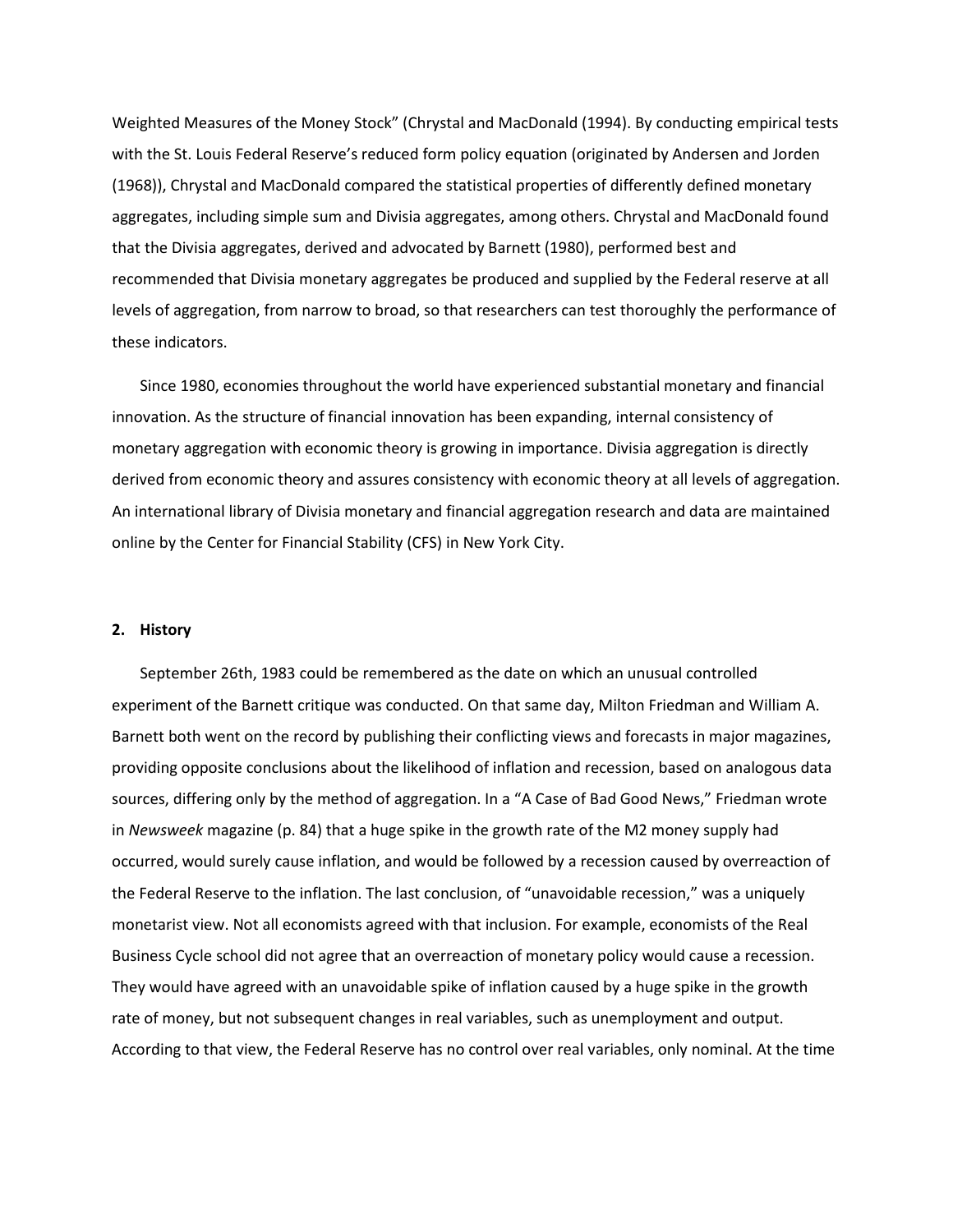of Friedman's dramatic article in *Newsweek*, there had been a huge spike in the growth rate of simple sum M2.

According to the Barnett Critique, Friedman should have used a properly measured index number for M2, such as Divisia, Fisher ideal, Paasche, or Laspeyres. In his article in *Forbes* magazine on that exact same day, Barnett wrote (p. 196) in his article, with the title "What Explosion?", that there had been no spike in Divisia M2; there would be no surge in inflation and no recession from a Federal Reserve overreaction to an inflation surge that will not occur.

In retrospect, it would be interesting to ask now whether Barnett might have found a spike in a broader Divisia monetary aggregate, such as Divisia M4, currently favored by the Center for Financial Stability. We have done so in Figure 1. Comparing the monthly rate of growth of simple sum M2 and of the broad Divisia M4, an unusual spike in the growth rate of simple sum M2 was identified at the beginning of 1983 but not of Divisia M4. Based on Figure 1, the growth rate of simple sum M2 spiked to 3% a month. Annualized, that would have been about 36% a year, the alarming growth rate Milton Friedman saw and warned about. That would indeed have been an unusual rate of growth of the money supply. However, Divisia M4 displayed no evidence of such a spike at all, further confirming Barnett's finding with Divisia M2 in the *Forbes* article.

There was no surge in inflation or recession following the non-inflation. History proved that Barnett's conclusion was right, and Friedman's was wrong, although the huge surge in simple sum M2 seem by Friedman did indeed occur. Barnett explained that the reason for the misleading spike in simple sum M2 was a change in regulation. The Federal Reserve had just permitted banks to introduce a new type of monetary asset, Money Market Deposit Accounts (MMDA), which, at that time, were yielding a higher market interest rate than other assets included in M2. Many economic agents transferred money into those new high-yielding accounts with the source of funds often coming from outside M2 as, for example, from money market mutual funds and Treasury bills, being held largely for investment motives, while yielding high unregulated market interest rates.

The transfer of investment motivated funds into MMDA accounts in banks caused the simple sum aggregates to surge, since deposits entered into the newly permitted MMDA accounts were added into the simple-sum monetary aggregates without weights, despite the fact that MMDAs deposits were largely motivated by their interest rate yields, as opposed to currency and demand deposits, which did not yield interest and were being held for their monetary services in transactions. However, since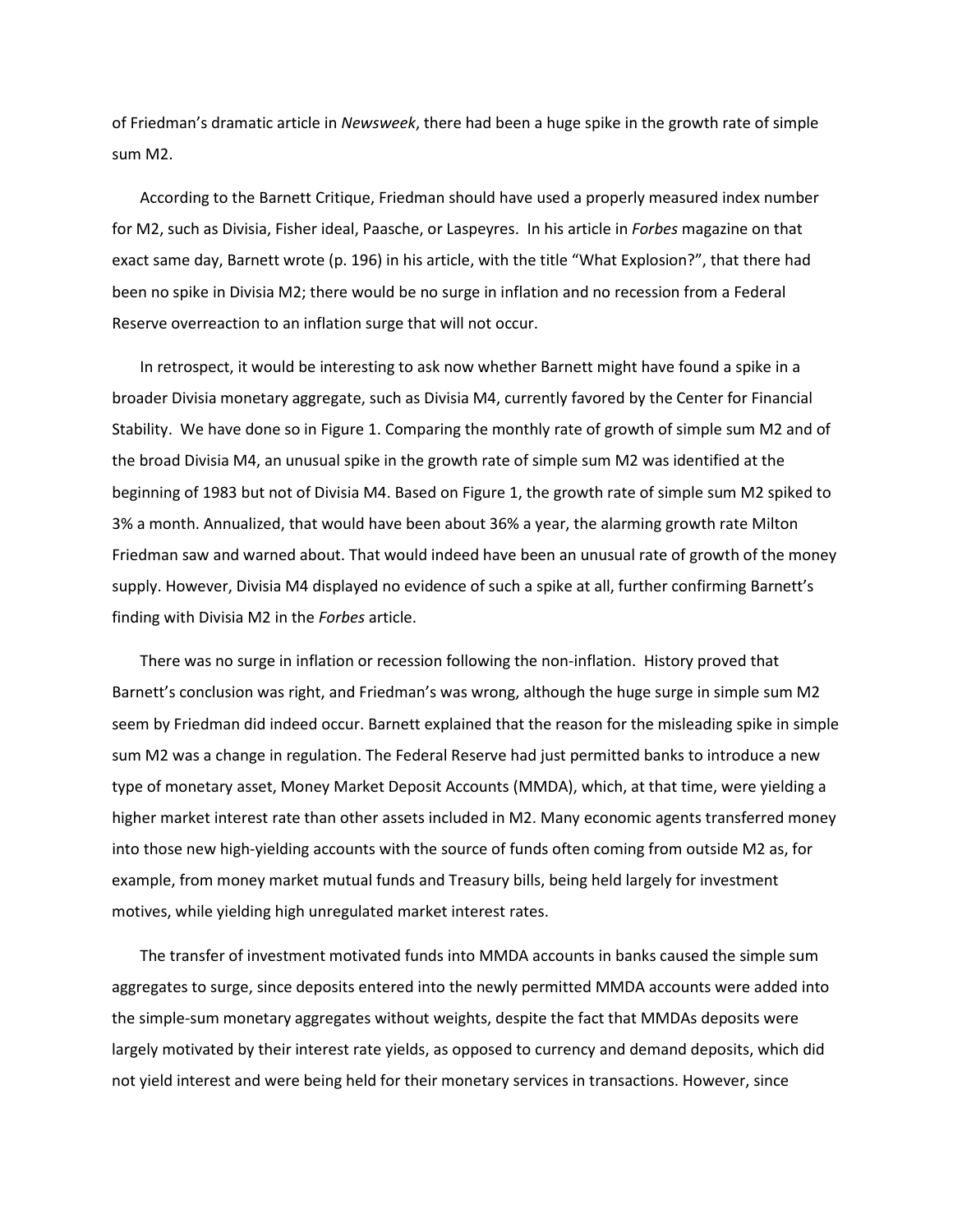MMDAs were yielding very high-interest rates, their user cost prices, reflecting the opportunity cost from foregone interest, were very low. Divisia monetary aggregates remove the investment motive. Those new monetary innovations, priced at their low user cost prices, smoothly integrated into the Divisia monetary aggregates without creating a spike. The excessive weighting of MMDAs in the simple sum monetary aggregates was the reason that the simple sum and Divisia growth rates at the time of the innovation were so drastically different.

The introduction of MMDAs was not a supply-side phenomenon. The Federal Reserve was not suddenly pumping up the money supply. The Federal Reserve had permitted entry of a new account type, permitting banks to compete with money market mutual funds. The result was a demand-side phenomenon. People were moving funds into those new assets at banks. The Federal Reserve itself was not increasing the money supply.



Figure 1. Monthly percentage growth rates of simple sum M2 and Divisia M4

The Barnett Critique defines the "high road" to be research that insists on internal coherence (consistency) among data, theory, and econometrics. In contrast, along the low road researchers can play fast and loose with data, theory, and econometrics. A consequence of low road research is paradoxes, puzzles, and controversies at every turn. Unfortunately, many empirical monetary economists have taken the low road. The basic point to be made by the Barnett Critique is that low-road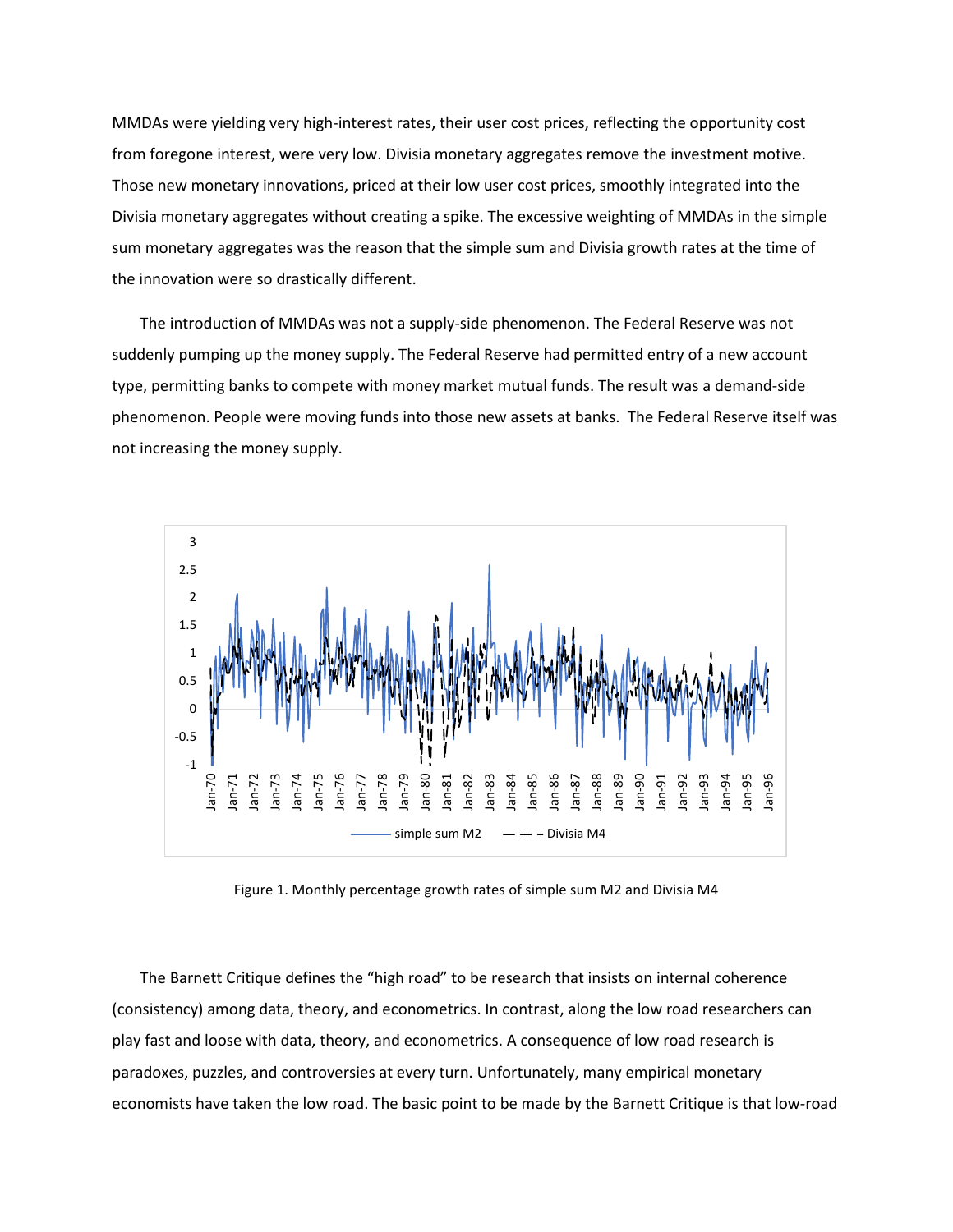research inherently contains internal logical inconsistency. The origin of many controversies in monetary economics was the internal inconsistency of the formulas used to produce the data with the theory producing the models within which the data were used.

Does internal consistency matter? In the 1950s, monetary aggregates initially included only assets yielding no interest. Simple sum aggregation implies that all of its components are perfect substitutes having identical prices. That implicit assumption was satisfied by the earliest monetary aggregates, since the user cost price of all of the components was the same alternative rate of return on capital. The component assets had no own rates of interest of their own. However, if components have different user cost prices but are nevertheless perfect substitutes, there will be a corner solution. Economic agents will buy only the cheapest among the perfectly substitutable component assets. The asset having the lowest user cost prices (foregone interest) will be the assets having the highest own rate of interest.

Now that most component monetary assets yield interest, simple sum monetary aggregation implies a corner solution with only the highest yielding component remaining in existence. The other components logically cannot exist, since no one would hold them. Currency and non-interest-bearing demand deposits cannot exist. Their appearance in the economy and in the Federal Reserve's monetary aggregates must be an illusion. Assuming perfect substitutability consistent with simple sum aggregation, non-negotiable certificates of deposit can exist, since their yield is often higher than the yields on other components of simple sum monetary aggregates. In short, the simple sum monetary aggregates imply that we all are suffering from delusions, since we all believe that other monetary assets, such as currency and demand deposits, exist and are being held by many consumers --- including ourselves. That is an implication of the simple sum monetary aggregation. The simple sum aggregates, based on incompetent index number and aggregation theory, should not be used within macroeconomic models based on competent economic theory.

#### **3. Divisia Monetary Aggregates**

The Divisia index was originated by Francois Divisia (1925) as a line integral in continuous time for perishable consumer goods. The growth rate of the Divisia index is a weighted average of component growth rates. The weights in the growth rate aggregate are the expenditure shares of the components with user cost pricing at each instant of time. But the level of the index is not a weighted average of the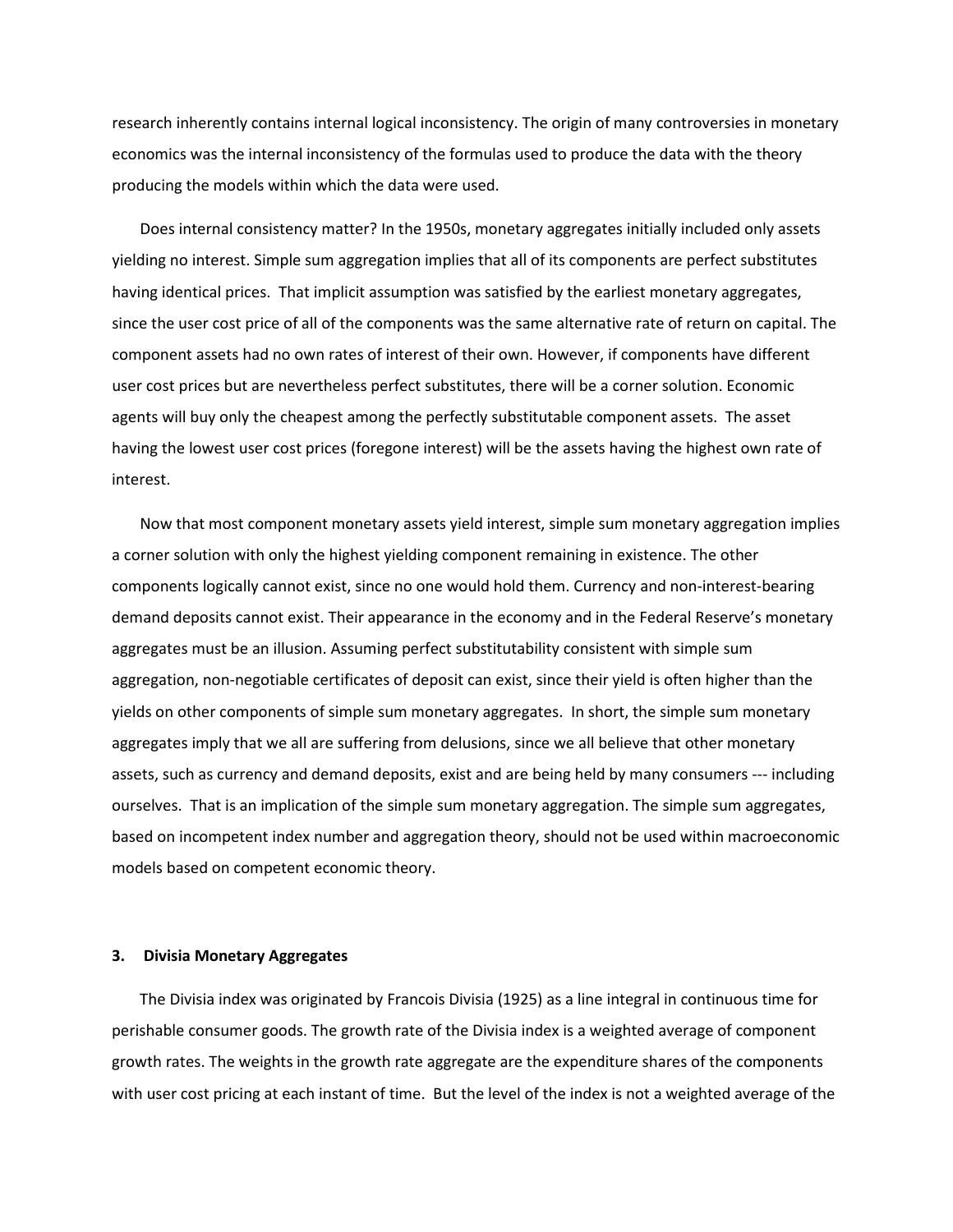levels of the components. The level is a deeply nonlinear line integral. The Divisia index is directly derived from optimizing consumer behavior. There is no approximation error. But economic data are not available in continuous time. Discrete time approximations to the Divisia index have third order remainder terms in the changes.

To discretize the continuous time Divisia index, it is necessary to decide where to measure the share weights in the growth rate index within the discrete time interval. Tornqvist (1936) proposed using the average of the share at the beginning and the share at the end of the discrete time period. The resulting index is chained, not fixed base, since the average shares move over time. Henri Theil (1967) also advocated that discretization. Based on the research of Tornqvist and Theil, the resulting index often is called the Tornqvist-Theil Divisia index, or the Tornqvist-Theil index. Barnett simply calls it the "Divisia index in discrete time," since the Torqvist weighting is now universally accepted as providing the best discretization and resembles the Simpson's rule approximation to the continuous-time line integral.

Another highly regarded index is the "Fisher ideal" index. That index consists of the geometric mean of the Laspeyres index and the Paasche index. The Fisher ideal index is used in many fields. The Commerce Department in the U.S. uses it in producing data for the national accounts. An important property of the Fisher ideal is self-duality: the dual to the Fisher ideal quantity index is the Fisher ideal price index. In practice, the difference between the growth rate of the Fisher ideal index and of the discrete time Divisia index is less than the roundoff error in the component data.

Compared to the Fisher ideal index, Divisia has two advantages. First, the formula of the Fisher index, as the geometric mean of two different indexes, is highly nonlinear and therefore difficult to explain to the people without expertise in index number theory. On the other hand, the Divisia index in growth rate form is much easier to explain as the share weighted average of component growth rates. Second is the relationship to its continuous time form. The original Divisia index in continuous time, under normal neoclassical optimality assumptions, is always exactly true, not an approximation. Divisia derived his index directly from the first-order conditions for constrained utility maximization under perfect certainly. Therefore, under perfect certainty, the continuous time Divisia index is a direct implication of microeconomic theory, so long as the existence assumption (weak separability of the components from other goods) is satisfied.

On the other hand, the Tornqvist-Theil index is a statistical index number, as is the Fisher ideal index. Hence the Divisia index in discrete time is an approximation. As with all discrete time statistical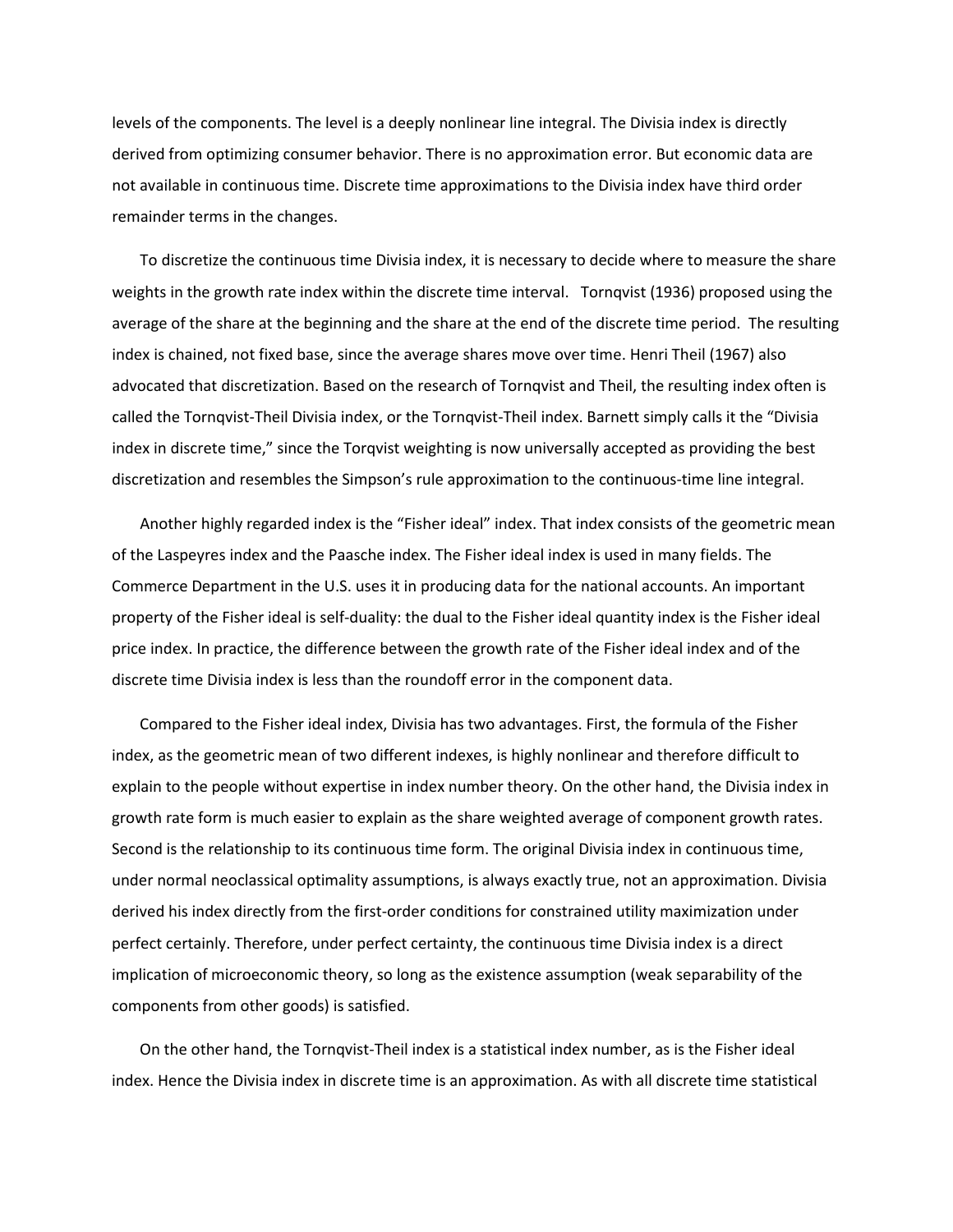index numbers, the Tornqvist-Theil index has an error term. That error term is third order in the component changes. That error is negligible, since it is a chained index aggregating typically over small monthly changes. The Fisher ideal and Tornqvist-Theil indexes are both second-order approximations in discrete time, with third-order remainder terms usually ignored in the data. Since the Divisia index in continuous time is exact, we can characterize the Tornqvist-Theil index as a second-order approximation to Francois Divisia's continuous time index.

Erwin Diewert (1976) defined the class of "superlative index numbers" as those producing a second order approximation to the unknown exact aggregator function. He proved that both the Tornqvist-Theil and Fisher ideal indexes are in that class. When used to measure aggregate monetary services in accordance with Barnett's formulas (1980), both indexes produce almost identical velocity of money and monetary growth.

Barnett (1978,1980) derived the user-cost price formula needed to apply aggregation and index number theory to monetary aggregation. In particular, Barnett (1980) proposed the discrete time Divisia monetary aggregates or the nearly identical Fisher ideal index to measure demand-side monetary services, using economic aggregation and index number theory. Barnett, Offenbacher, and Spindt (1984) applied the resulting formula for the Divisia monetary aggregates to show that they perform far better than the corresponding simple sum aggregates relative to the tests being used at that time to compare monetary aggregates. As observed in that paper, Barnett's Divisia monetary aggregates are elements of Diewert's class of superlative quantity index numbers. While simple sum implies the same weighting of each component monetary asset, Divisia properly weights each monetary asset in accordance with aggregation and index number theory. Divisia monetary aggregates should be strictly preferable to the simple sum aggregates, since the component monetary assets are not perfect substitutes. The aggregation theoretic derivation assumes only that the weak separability condition necessary for the existence of a quantity aggregator function holds. Without such existence, there is nothing to be approximated by aggregation and index number theory.

As derived by Barnett (1978,1980), the real user cost (equivalent rental price) of a monetary asset among *n* such assets is

$$
\pi_{it} = \frac{R_t - r_{it}}{1 + R_t},
$$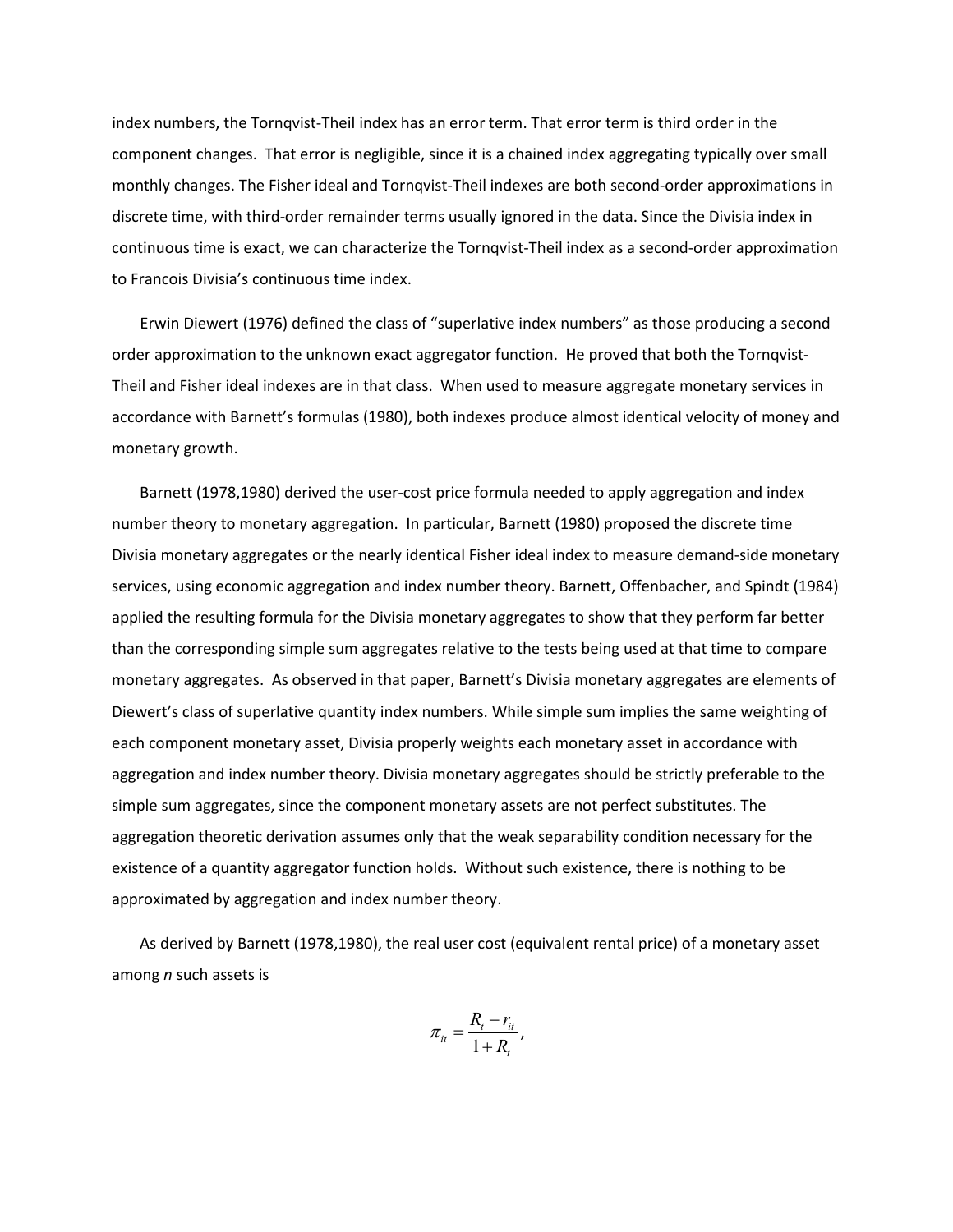where  $r_{it}$  is the own rate of return on asset  $i$  during period  $t$ , and  $R_t$  is the risk-free rate of return on a completely illiquid asset (benchmark rate on pure capital) during period  $t$ . The Divisia index in growth rate form in continuous time is

$$
d \log M_t = \sum_{i=1}^n s_{it} d \log m_{it}
$$

where  $\mathrm{s}_{it} = \pi_{it} m_{it}/\bm{\pi}'_t \bm{m_t}$  is the expenditure share on monetary asset  $i$  and  $m_{it}$  is real balances of monetary asset *i* during period *t*, with  $\boldsymbol{\pi}'_t = (\pi_{1t}, \pi_{2t}, ..., \pi_{nt})$  and  $\mathbf{m}'_t = (m_{1t}, m_{2t}, ..., m_{nt})$ .

## **4. Credit-Card Augmented Divisia Monetary Aggregates**

Credit-Card augmented Divisia monetary aggregates measure the money supply including credit card transaction services. Barnett, Chauvet, Leiva-Leon, and Su (2016) and Barnett and Su (2016) introduced the new monetary aggregates, including credit card transaction volume services. These new Divisia aggregates are provided to the public by the CFS along with the original Divisia aggregates not including credit card services. Credit cards had never before been included in simple sum measures of the money supply, despite the fact that credit cards clearly provide transaction services. The reason is accounting conventions. Accounting, and therefore simple sum aggregation, do not permit adding liabilities to assets. But using economic theory instead of accounting, monetary and credit card services can be entered into a derived utility function to reflect the fact that money and credit cards provide similar services, such as liquidity and transactions services. In particular, credit cards provide deferred payment services not provided by money. The theory permits the measurement of the joint services of credit cards and money in accordance with index number theory. Index number theory measures service flows and is based on microeconomic aggregation theory, not accounting.

The real user cost of credit card services, derived in Barnett and Su (2016), is

$$
\tilde{\pi}_{jt} = \frac{e_{jt} - R_t}{1 + R_t},
$$

where  $R_t$  is the risk-free rate of return on a completely illiquid asset (benchmark rate on pure capital) during period t, and  $e_{it}$  is the interest rate charged on credit card *j* balances. There are two categories of consumers using credit cards. The first category is consumers who pay interest to the credit card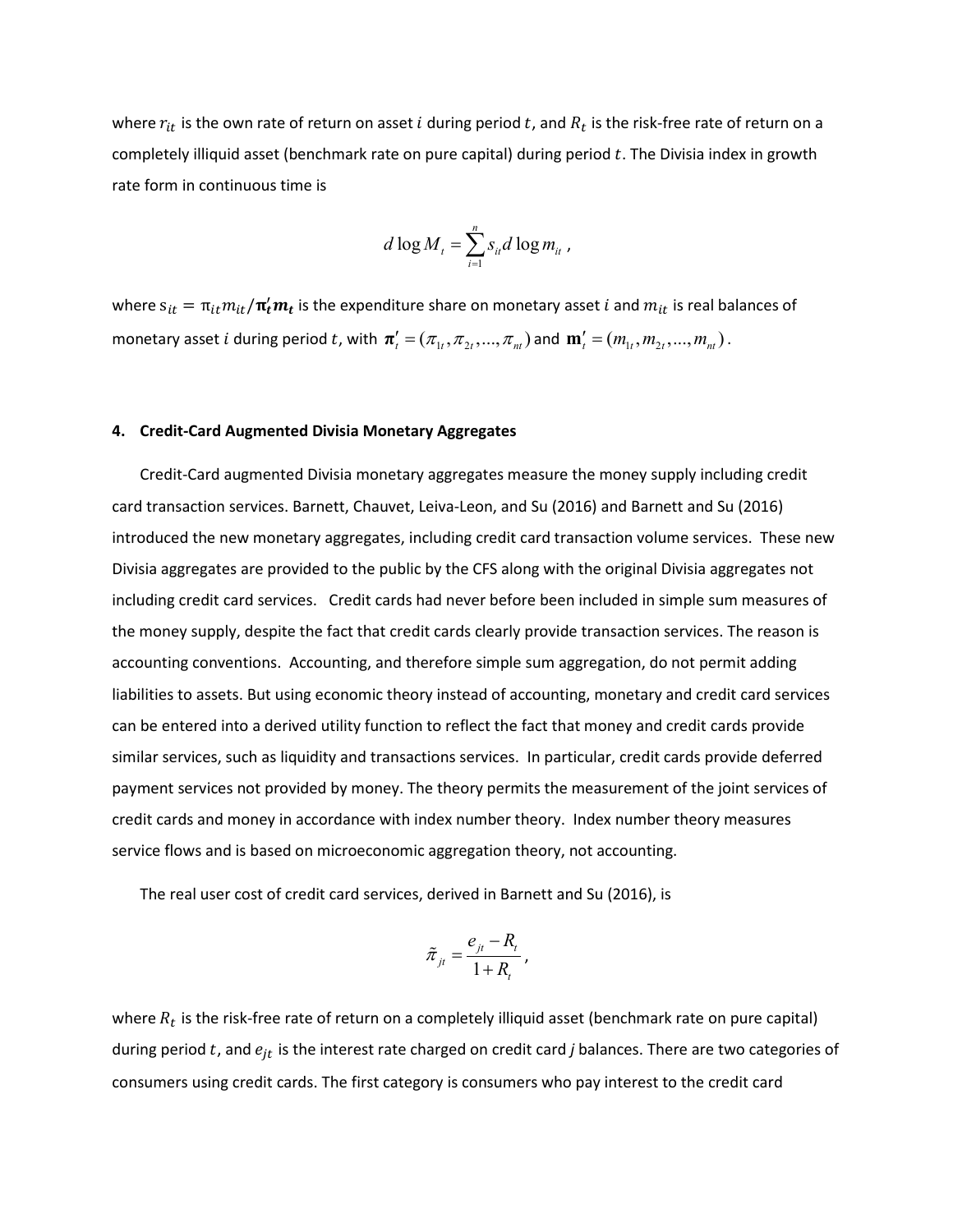company, and another category is consumers who do not pay interest, since they always repay their credit card debt before interest becomes due. In the simplest representative consumer model aggregated over consumers,  $e_{it}$  is averaged over both those consumers who maintain rotating balances, while thereby paying interest on contemporaneous credit card transactions, and those consumers who pay off such credit card transactions before the end of the period, while thereby not paying explicit interest on the credit card transactions. The representative consumer's utility function for the current period does not include rotating balances for transactions in prior periods to avoid double counting of transactions services. The CFS data include transaction services, measured by their reported "volumes," for the four  $(j = 1, ..., A)$  credit card companies, Visa, MasterCard, Discover, and American Express.

The credit-card augmented Divisia monetary aggregate is a function of monetary asset services and credit card services. The aggregation-theoretic approach produces the credit-card augmented structural aggregate,  $M_t = M(\boldsymbol{m_t}, \boldsymbol{c_t})$ , derived from optimizing behavior of consumers, where  $c'_i = (c_{i_1}, c_{i_2}, c_{i_3}, c_{i_4})$  is the transaction volumes on the representative consumer's credit cards from Visa, MasterCard, Discover, and American Express. The growth rate of the Divisia index,  $M(\bm{m_t},\bm{c_t})$ , is the share-weighted average of the growth rates of the components. The credit card quantities to include in the augmented Divisia index formula are the monthly credit card transactions volumes, not the credit card balances, which include rotating balances from previous period transactions.

The credit-card augmented Divisia index, which exactly tracks the aggregator function in continuous time, is the following:

$$
d \log M_t(\mathbf{m}_t, \mathbf{c}_t) = \sum_{i=1}^n s_{it} d \log m_{it} + \sum_{j=1}^4 \tilde{s}_{jt} d \log c_{jt}.
$$

The share,  $s_{it}$ , is the expenditure share of monetary asset  $i$  in the total services of monetary assets and credit cards, while the share,  $\tilde{s}_{jt}$ , is the expenditure share of credit card *j* services in the total services of monetary assets and credit cards. In the computation of  $s_{it}$ , the relevant user cost prices are  $\pi_{it}$ , while in the computation of  $\tilde{s}_{jt}$ , the relevant user cost prices are  $\tilde{\pi}_{jt}$ .

On the supply side, the manner in which the monetary services are produced is highly relevant to the transmission mechanism of monetary policy and to the indicator value of the resulting service flows. In recent decades, transaction and liquidity services have been augmented dramatically by the growth of privately supplied unregulated monetary services from bank-supplied credit cards and from the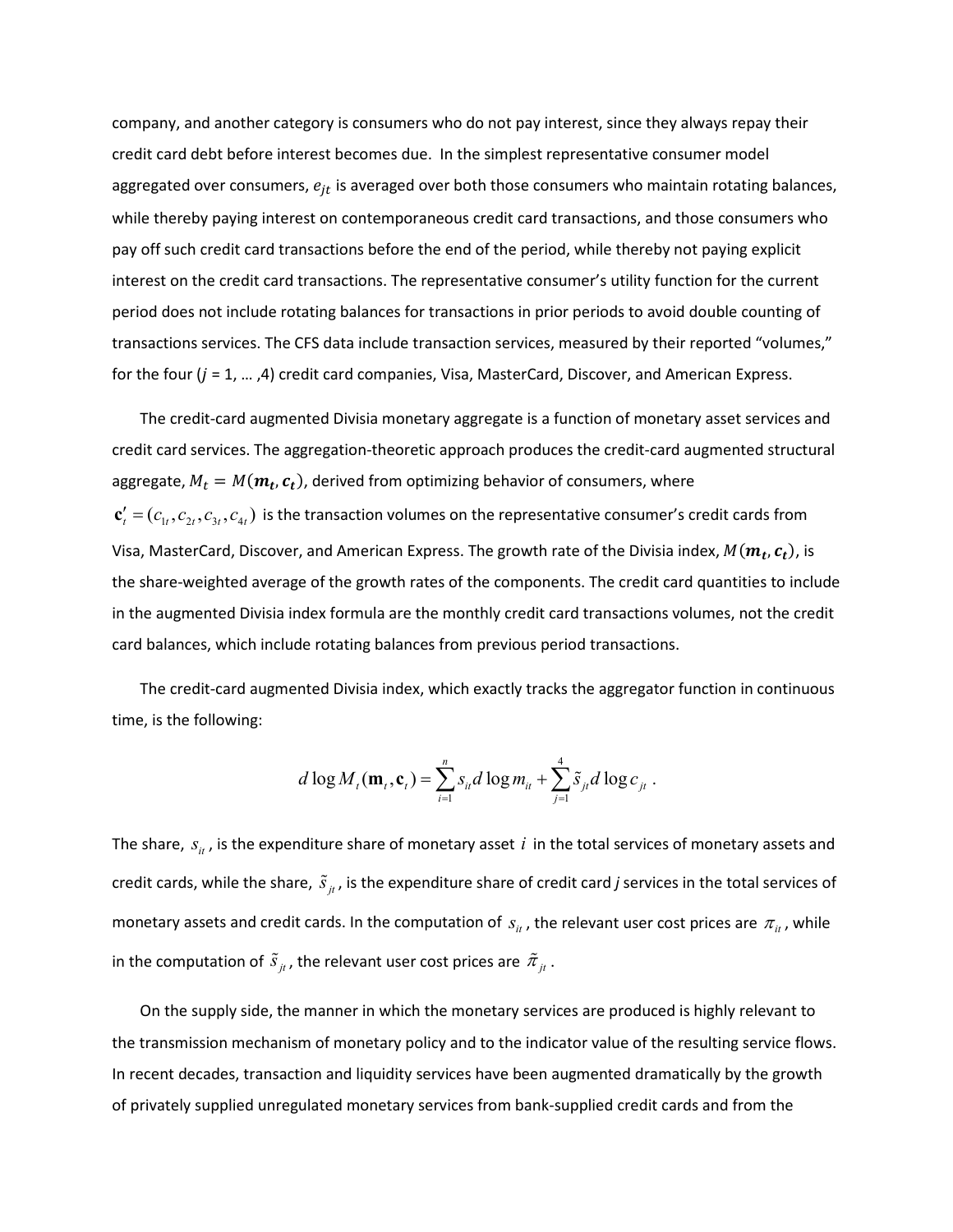services provided by unregulated shadow banking. Barnett and Su (2018) employed a production model of financial firms, which produce services through financial intermediation, and investigated supply-side aggregation when financial firms produce both monetary services and credit card transactions services. They derive the conditions under which a joint supply-side aggregate over monetary and credit card transactions services exists. The existence condition for a supply-side inside-money aggregator function is blockwise weak separability within bank technology, and for a demand-side inside-money aggregator function is blockwise weak separability within tastes.

The user cost formula for supplied monetary assets differs from the demand-side user cost formula, when there is a regulatory wedge produced by the existence of reserve requirements yielding no interest. The existence of non-interest-bearing required reserves imposes an implicit tax on banks. This has been the case during most of US Federal Reserve history. Under those circumstances, Barnett (1987) derived the user cost price received by banks for providing and servicing monetary asset type *i* to be

$$
\pi_{it} = \frac{(1 - k_i)R_t - r_{it}}{1 + R_t},
$$

where  $k_i$  is the required reserve ratio on monetary asset  $i$ . The implicit tax on banks is the foregone interest on uninvested required reserves.

Very recently there has been a change in Federal Reserve policy, resulting in required reserves set at zero with payment of interest on reserves. It is not yet clear whether required reserve ratios will remain at zero permanently.

#### **5. Relevant Literature**

Following appearance of the Barnett critique, considerable literature has found that Divisia is a far more appropriate money measure than simple sum for use within economic models. Divisia stabilizes those models and provides better model performance. For example, Belongia and Ireland (2014) found that a Divisia monetary aggregate tracks the true aggregate almost perfectly, following a wide variety of macroeconomic shocks, both real and nominal. Keating and Smith (2019) confirmed that a constant Divisia monetary aggregate growth rate rule would outperform all other rules using simple sum monetary aggregates or the monetary base, while a constant simple sum monetary growth rate rule would cause very high welfare loss.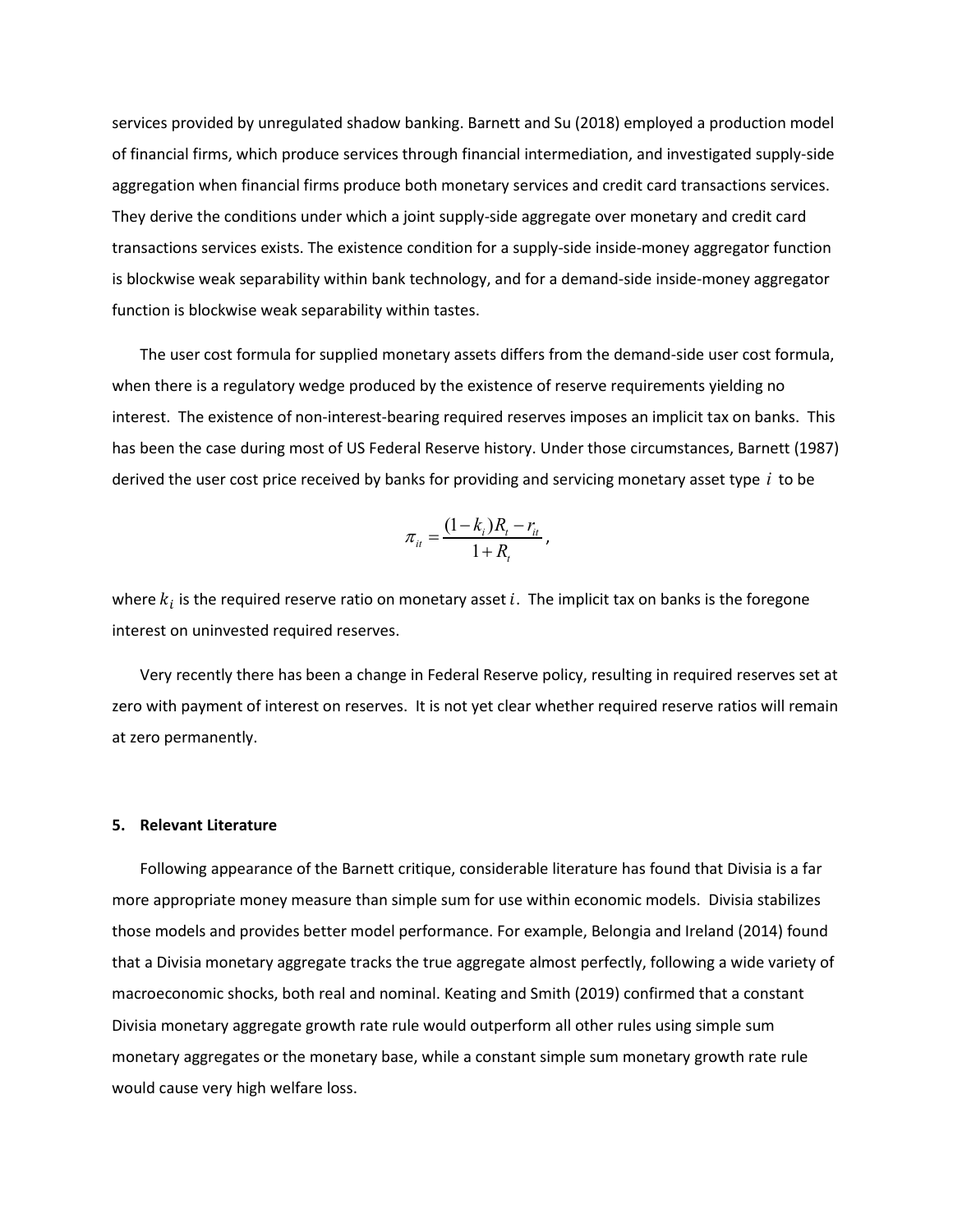In multiple research papers, Divisia outperforms simple sum in prediction ability. For example, Barnett, Chauvet, and Leiva-Leon (2016) found that a model containing information on real economic activity, inflation, interest rates, and Divisia monetary aggregates produces the most accurate real time nowcasts of nominal GDP growth. Schunk (2001) similarly provides the forecasting performance of Divisia monetary aggregates with a four-variable vector autoregression including real GDP, GDP deflator, Treasury bill rate, and monetary aggregates. Ellington (2018) evaluates the relative empirical benefits of Divisia monetary aggregates and finds a strong link between Divisia money and economic activity over the business cycle, with that link substantially less prominent when using simple sum monetary aggregation. These studies also confirm the forecasting ability of Divisia aggregates by using out-ofsample forecasts of economic activity. Hundreds of papers have been published about the Barnett critique throughout the world in over 40 countries. A convenient source is the international library maintained online by the Center for Financial Stability (CFS) in New York City.

Barnett has authored or coauthored a very large number of papers published on the validity of the Barnett critique in solving problems associated with the use of simple sum monetary aggregation in modeling and in policy. Many of the most important of those studies have been reprinted in two books, Barnett and Serletis (2000) and Barnett and Chauvet (2011), with presentation and discussion of that research made widely available to the general public in Barnett (2012).

## **6. Conclusion**

Ongoing economic and financial innovations are continuing to produce substitutes for currency and demand deposits relevant to the economy's liquidity, transactions services, and other services normally associated with money. As a result, simple sum aggregation and the Barnett critique are increasing in relevancy and in understanding evolving defects in macroeconomic modeling and policy. Internal consistency among aggregation theoretic assumptions and structure and the assumptions and structure relevant to the models within which the data are used is critically important. These considerations need to be taken into consideration and correctly utilized at the beginning of the data generation process to avoid cumulative misunderstandings and errors in subsequent research and policy. Getting this right at the start would avoid the need for future research on the sources of induced instability in functions resulting from internal inconsistencies between data generation and modeling methodology. The currently fashionable view that money should be ignored, since central bank measures are so poor, is likely to produce serious long-term costs to the profession and to economies throughout the world.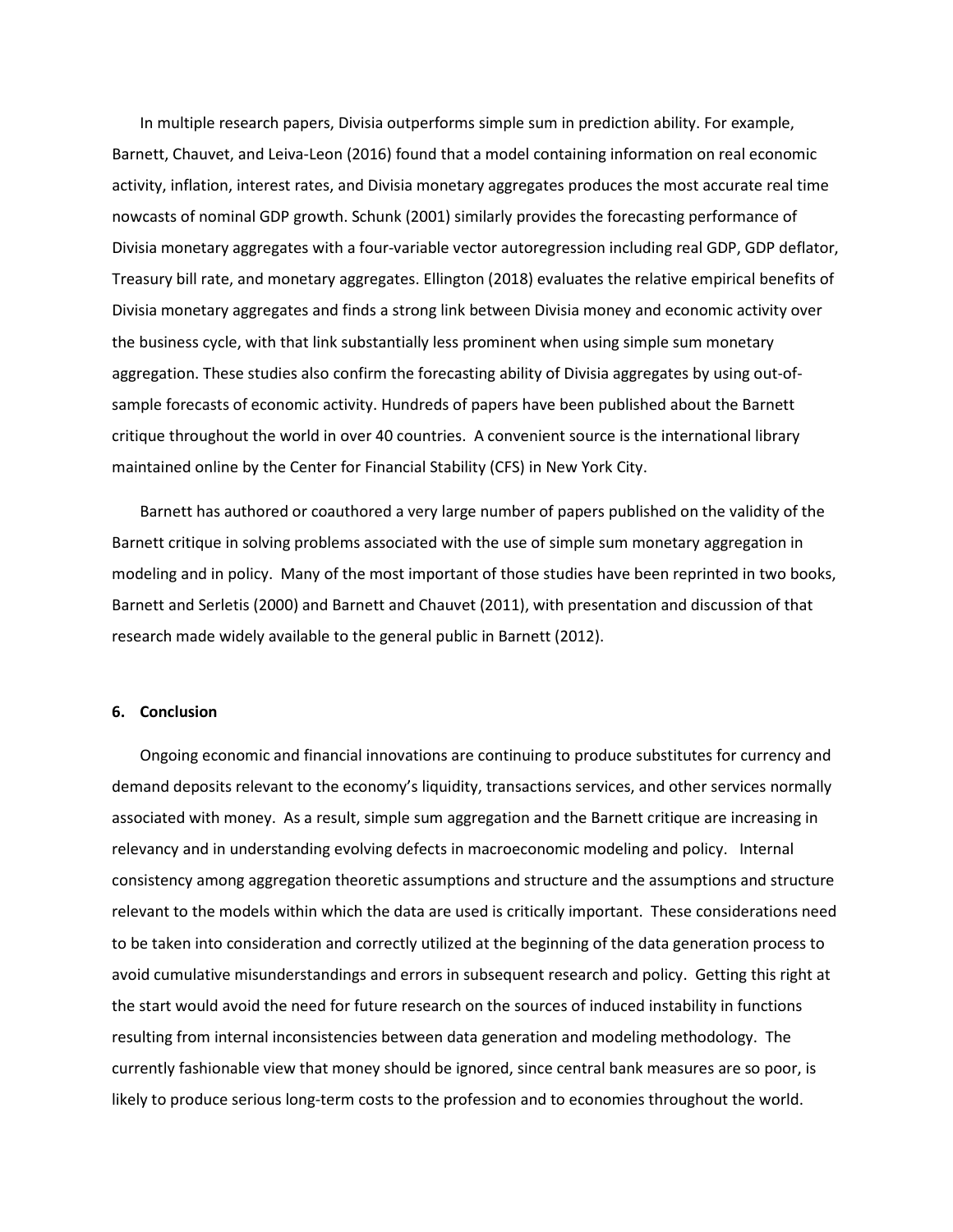The Center for Financial Stability (CFS) provides Divisia monetary aggregates data for the United States. This site incorporates the most recent advances of the Barnett critique and supplies the results without charge to the public. The Divisia data without credit-card augmentation normalize levels to equal 100 in January 1967, while the credit-card augmented Divisia monetary aggregates and credit-card augmented Divisia inside money aggregates normalize levels to equal 100 in July 2006. The CFS supplies its Divisia monetary aggregates at eight levels of aggregation, DM1, DM2M, DM2M, DM2, DALL, DM3, DM4-, and DM4. Moreover, CFS produces the broad money aggregates such as Divisia M4, while the Federal Reserve no longer provides broad aggregates, such as M3 and M4, since the Federal Reserve has recognized that adding distant substitutes for money to transaction balances involves seriously defective weighting of the component monetary services.

#### **References**

Anderson, L. C and J. L. Jordan (1968), Monetary and Fiscal Actions: A Test of Their Relative Importance in Economic Stabilization, *St. Louis Federal Reserve Bank Review*, 50, November, 11-23.

Barnett, W. A. (1978), The User Cost of Money, *Economics Letters* 1, 145-149. Reprinted in Barnett, W. A. and Serletis, A. (eds.) (2000) *The Theory of Monetary Aggregation*, North Holland, Amsterdam, 6-10.

Barnett, W. A. (1980), Economic Monetary Aggregates: An Application of Aggregation and Index Number Theory, *Journal of Econometrics*, 14(1), 11-48. Reprinted in Barnett, W. A. and Serletis, A. (eds.) (2000) *The Theory of Monetary Aggregation*, North Holland, Amsterdam, 11-48.

Barnett, W. A. (1987), The Microeconomic Theory of Monetary Aggregation, *New Approaches to Monetary Economics*, 115-168. Reprinted in Barnett, W. A. and Serletis, A. (eds.) (2000) *The Theory of Monetary Aggregation*, North Holland, Amsterdam, 49-99.

Barnett, W. A. (2012), *Getting It Wrong: How Faulty Monetary Statistics Undermine the Fed, the Financial System, and the Economy*, MIT Press, Cambridge, MA.

Barnett, W. A. and M. Chauvet (eds.)(2011), *Financial Aggregation and Index Number Theory*, World Scientific, Singapore.

Barnett, W. A. and Serletis, A. (eds.) (2000) *The Theory of Monetary Aggregation*, North Holland, Amsterdam.